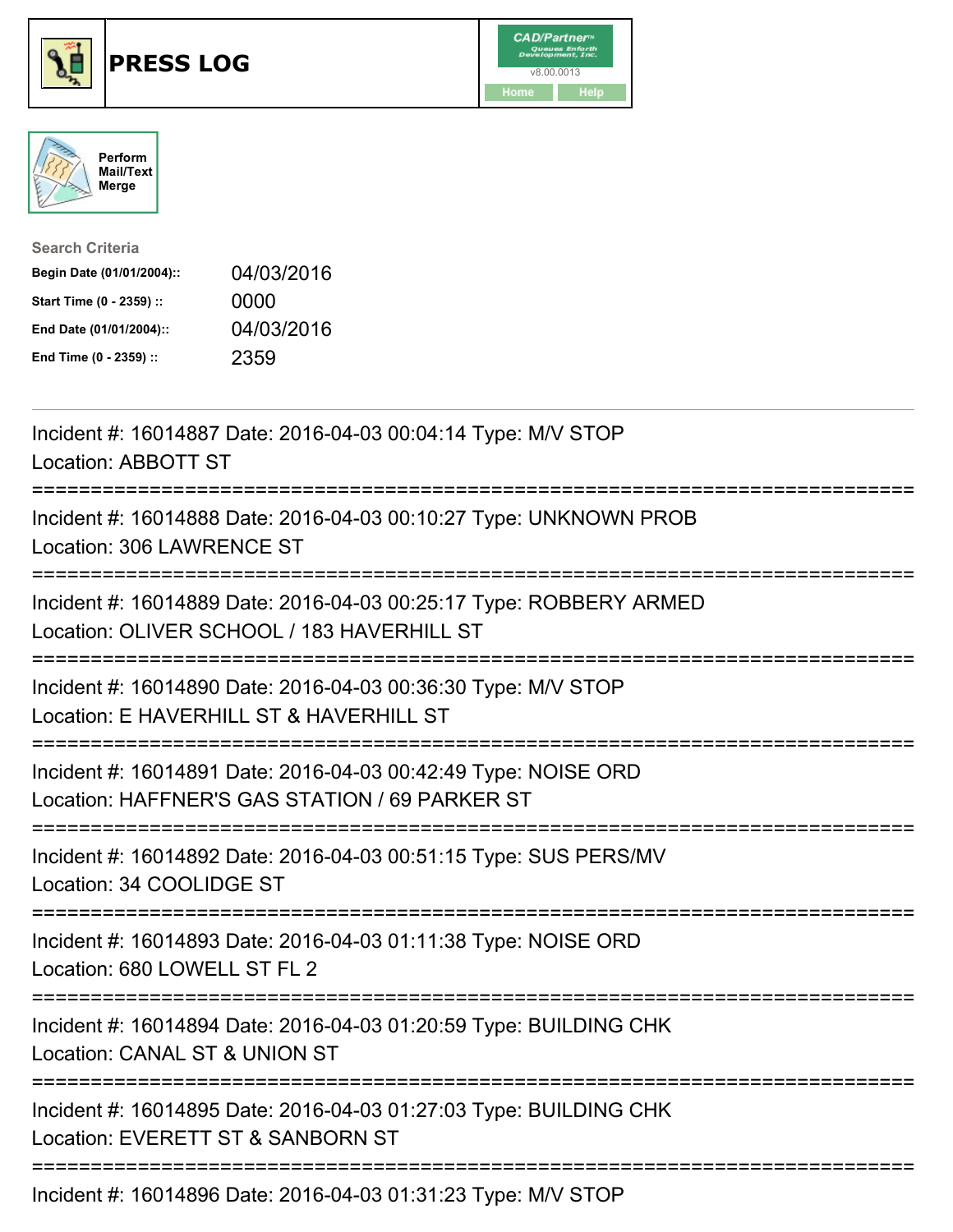| Location: EVERETT ST & SANBORN ST                                                                    |
|------------------------------------------------------------------------------------------------------|
| Incident #: 16014897 Date: 2016-04-03 01:33:36 Type: DISTURBANCE<br>Location: 541 LOWELL ST          |
| Incident #: 16014898 Date: 2016-04-03 01:44:31 Type: SPECIAL CHECK<br>Location: 234 HAMPSHIRE ST     |
| Incident #: 16014899 Date: 2016-04-03 01:47:23 Type: SUS PERS/MV<br>Location: 19 SANBORN ST          |
| Incident #: 16014900 Date: 2016-04-03 01:55:01 Type: NOISE ORD<br>Location: 5 EASTON ST              |
| Incident #: 16014901 Date: 2016-04-03 01:56:56 Type: NOISE ORD<br>Location: FLORAL ST & PEARL ST     |
| Incident #: 16014902 Date: 2016-04-03 02:00:20 Type: M/V STOP<br>Location: HAVERHILL ST & JACKSON ST |
| Incident #: 16014903 Date: 2016-04-03 02:04:12 Type: NOISE ORD<br>Location: 15 INMAN ST FL 2         |
| Incident #: 16014904 Date: 2016-04-03 02:11:20 Type: M/V STOP<br>Location: 342 BROADWAY              |
| Incident #: 16014905 Date: 2016-04-03 02:14:44 Type: NEIGHBOR PROB<br>Location: 1 BENNINGTON ST FL 2 |
| Incident #: 16014906 Date: 2016-04-03 02:20:15 Type: M/V STOP<br>Location: AMESBURY ST & CANAL ST    |
| Incident #: 16014907 Date: 2016-04-03 02:25:02 Type: E911 HANGUP<br>Location: 166 PARK ST            |
| Incident #: 16014908 Date: 2016-04-03 02:42:57 Type: BUILDING CHK<br>Location: 189 S BROADWAY        |
| Incident #: 16014910 Date: 2016-04-03 02:44:09 Type: NOISE ORD<br>Location: 196 BRUCE ST FL 1        |
| Incident #: 16014909 Date: 2016-04-03 02:45:11 Type: BUILDING CHK                                    |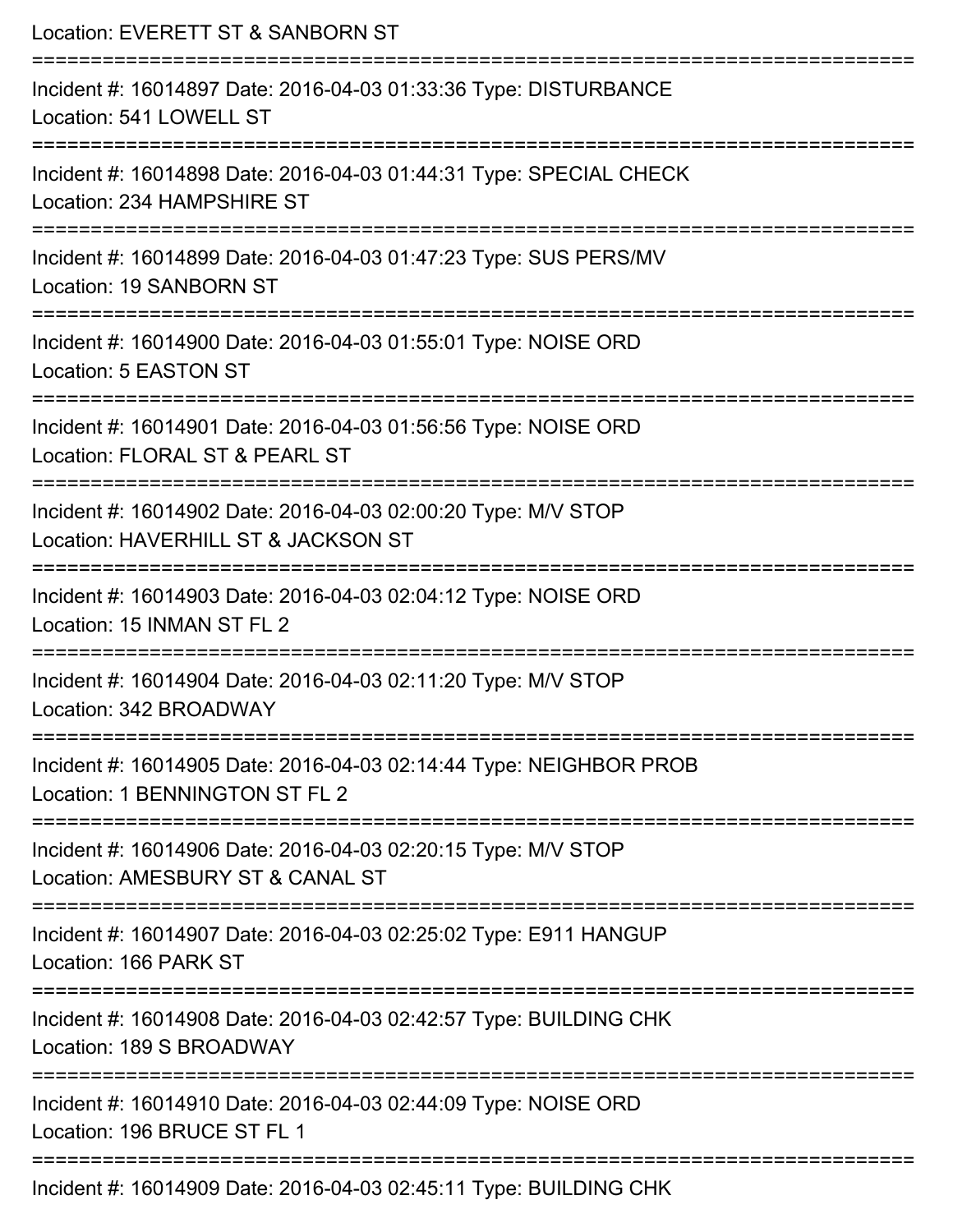| Incident #: 16014911 Date: 2016-04-03 02:46:12 Type: M/V STOP<br>Location: AMESBURY ST & CANAL ST   |
|-----------------------------------------------------------------------------------------------------|
| Incident #: 16014913 Date: 2016-04-03 02:51:19 Type: M/V STOP<br>Location: MERRIMACK ST & PARKER ST |
| Incident #: 16014912 Date: 2016-04-03 02:52:01 Type: NOISE ORD<br>Location: 4 INMAN ST FL 2         |
| Incident #: 16014914 Date: 2016-04-03 02:55:33 Type: M/V STOP<br>Location: 1 BENNINGTON ST          |
| Incident #: 16014915 Date: 2016-04-03 03:06:05 Type: M/V STOP<br>Location: METHUEN ST & UNION ST    |
| Incident #: 16014916 Date: 2016-04-03 03:09:04 Type: NOISE ORD<br>Location: 674 LOWELL ST           |
| Incident #: 16014917 Date: 2016-04-03 03:12:30 Type: NOISE ORD<br>Location: 59 HOLLY ST FL 2        |
| Incident #: 16014918 Date: 2016-04-03 03:15:53 Type: LOUD NOISE<br>Location: 9 DORCHESTER ST        |
| Incident #: 16014919 Date: 2016-04-03 03:24:25 Type: NOISE ORD<br>Location: 54 PARK ST              |
| Incident #: 16014920 Date: 2016-04-03 03:28:58 Type: DOMESTIC/PROG<br>Location: 85 WACHUSETTS AV    |
| Incident #: 16014921 Date: 2016-04-03 03:33:01 Type: DISORDERLY<br>Location: 674 LOWELL ST          |
| Incident #: 16014922 Date: 2016-04-03 03:34:57 Type: MEDIC SUPPORT<br>Location: 18 WINTHROP AV      |
| Incident #: 16014924 Date: 2016-04-03 03:58:32 Type: BUILDING CHK<br>Location: 73 WINTHROP AV       |
| Incident #: 16014923 Date: 2016-04-03 03:59:11 Type: BUILDING CHK                                   |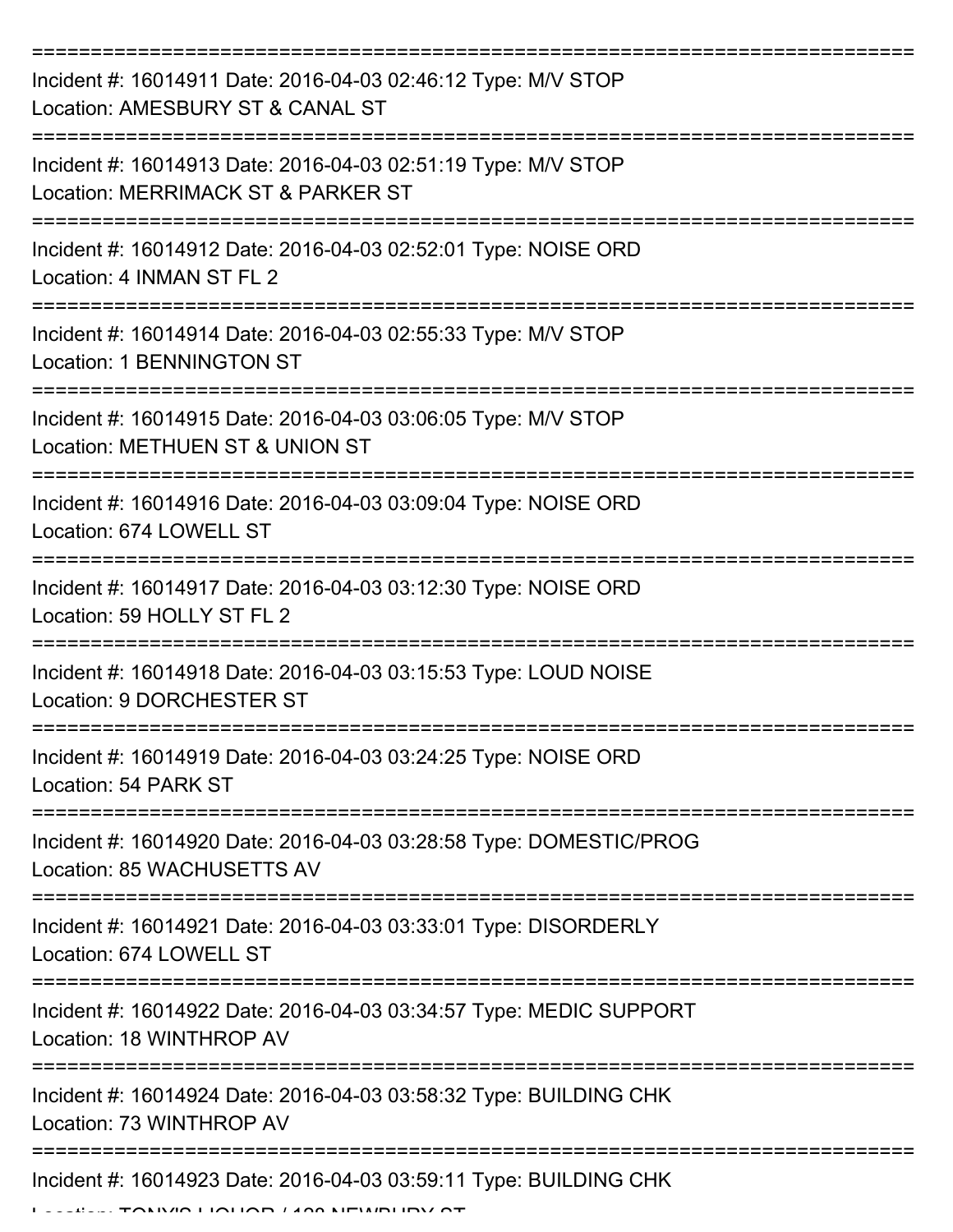| Incident #: 16014925 Date: 2016-04-03 04:03:44 Type: DISTURBANCE<br>Location: 69 WESLEY ST                             |
|------------------------------------------------------------------------------------------------------------------------|
| Incident #: 16014926 Date: 2016-04-03 04:06:08 Type: BUILDING CHK<br>Location: EUROPEAN MOTORS / 610 S UNION ST        |
| Incident #: 16014927 Date: 2016-04-03 04:15:28 Type: M/V STOP<br>Location: DURSO AV & LYNN ST                          |
| Incident #: 16014928 Date: 2016-04-03 04:18:40 Type: BUILDING CHK<br>Location: PERROTTA'S SUPER DRUG / 292 PROSPECT ST |
| Incident #: 16014929 Date: 2016-04-03 04:20:53 Type: DISTURBANCE<br>Location: 18 WINTHROP AV FL 1                      |
| Incident #: 16014930 Date: 2016-04-03 04:53:32 Type: DOMESTIC/PROG<br>Location: 393 CHESTNUT ST #128                   |
| Incident #: 16014931 Date: 2016-04-03 04:54:42 Type: CK WELL BEING<br>Location: TACO BELL / 79 WINTHROP AV             |
| Incident #: 16014932 Date: 2016-04-03 05:24:59 Type: DOMESTIC/PROG<br>Location: 89 S BROADWAY FL 2                     |
| Incident #: 16014933 Date: 2016-04-03 05:45:09 Type: BUILDING CHK<br>Location: 490 ESSEX ST                            |
| Incident #: 16014934 Date: 2016-04-03 05:58:52 Type: MEDIC SUPPORT<br>Location: 11 BOSTON ST                           |
| Incident #: 16014935 Date: 2016-04-03 06:04:56 Type: BUILDING CHK<br>Location: CANAL ST & UNION ST                     |
| Incident #: 16014936 Date: 2016-04-03 06:53:58 Type: PARK & WALK<br>Location: 0 BROADWAY                               |
| Incident #: 16014937 Date: 2016-04-03 07:05:54 Type: TOW/REPOSSED<br>Location: 12 WENDALL ST                           |
| ------------------<br>----------------------------<br>Incident #: 16014938 Date: 2016-04-03 07:36:43 Type: DISTURBANCE |

Location: 70 CDOSS ST EL 3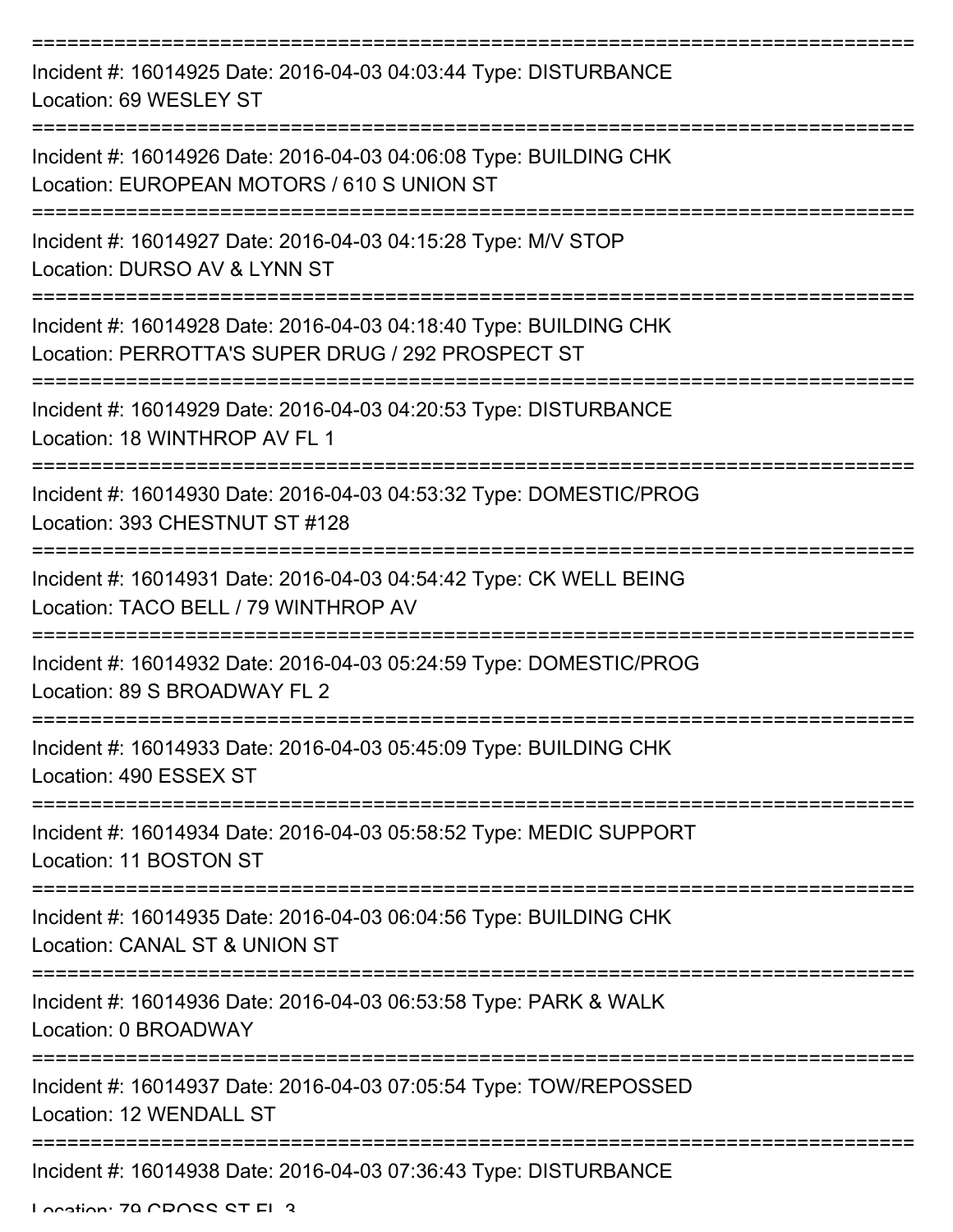| Incident #: 16014939 Date: 2016-04-03 07:45:26 Type: ALARMS<br>Location: VITAMIN SHOP / 435A WINTHROP AV                          |
|-----------------------------------------------------------------------------------------------------------------------------------|
| Incident #: 16014940 Date: 2016-04-03 07:51:32 Type: M/V STOP<br>Location: AMESBURY ST & CANAL ST                                 |
| Incident #: 16014941 Date: 2016-04-03 08:01:11 Type: M/V STOP<br>Location: RT 114                                                 |
| Incident #: 16014942 Date: 2016-04-03 08:15:03 Type: MAN DOWN<br>Location: 37 FOWLER ST                                           |
| Incident #: 16014943 Date: 2016-04-03 08:17:38 Type: ALARMS<br>Location: 3 J MARKET / 88 AUBURN ST                                |
| Incident #: 16014944 Date: 2016-04-03 08:36:26 Type: M/V STOP<br>Location: BRADFORD ST & HAMPSHIRE ST                             |
| Incident #: 16014945 Date: 2016-04-03 08:54:50 Type: ALARMS<br>Location: PAYLESS SHOES / 700 ESSEX ST                             |
| Incident #: 16014946 Date: 2016-04-03 09:30:42 Type: M/V STOP<br>Location: 342 BROADWAY                                           |
| Incident #: 16014947 Date: 2016-04-03 09:31:51 Type: M/V STOP<br>Location: 162 FRANKLIN ST                                        |
| ==============<br>=============<br>Incident #: 16014948 Date: 2016-04-03 09:35:47 Type: M/V STOP<br>Location: FALLS BRIDGE / null |
| Incident #: 16014949 Date: 2016-04-03 09:53:17 Type: STOL/MV/PAS<br>Location: 95 GREENFIELD ST                                    |
| Incident #: 16014950 Date: 2016-04-03 09:57:13 Type: M/V STOP<br>Location: 616 ESSEX ST                                           |
| Incident #: 16014951 Date: 2016-04-03 10:02:46 Type: M/V STOP<br>Location: 360 BROADWAY                                           |
| Incident #: 16014952 Date: 2016-04-03 10:08:18 Type: SUS PERS/MV<br>Location: LOAN USA / 92 BROADWAY                              |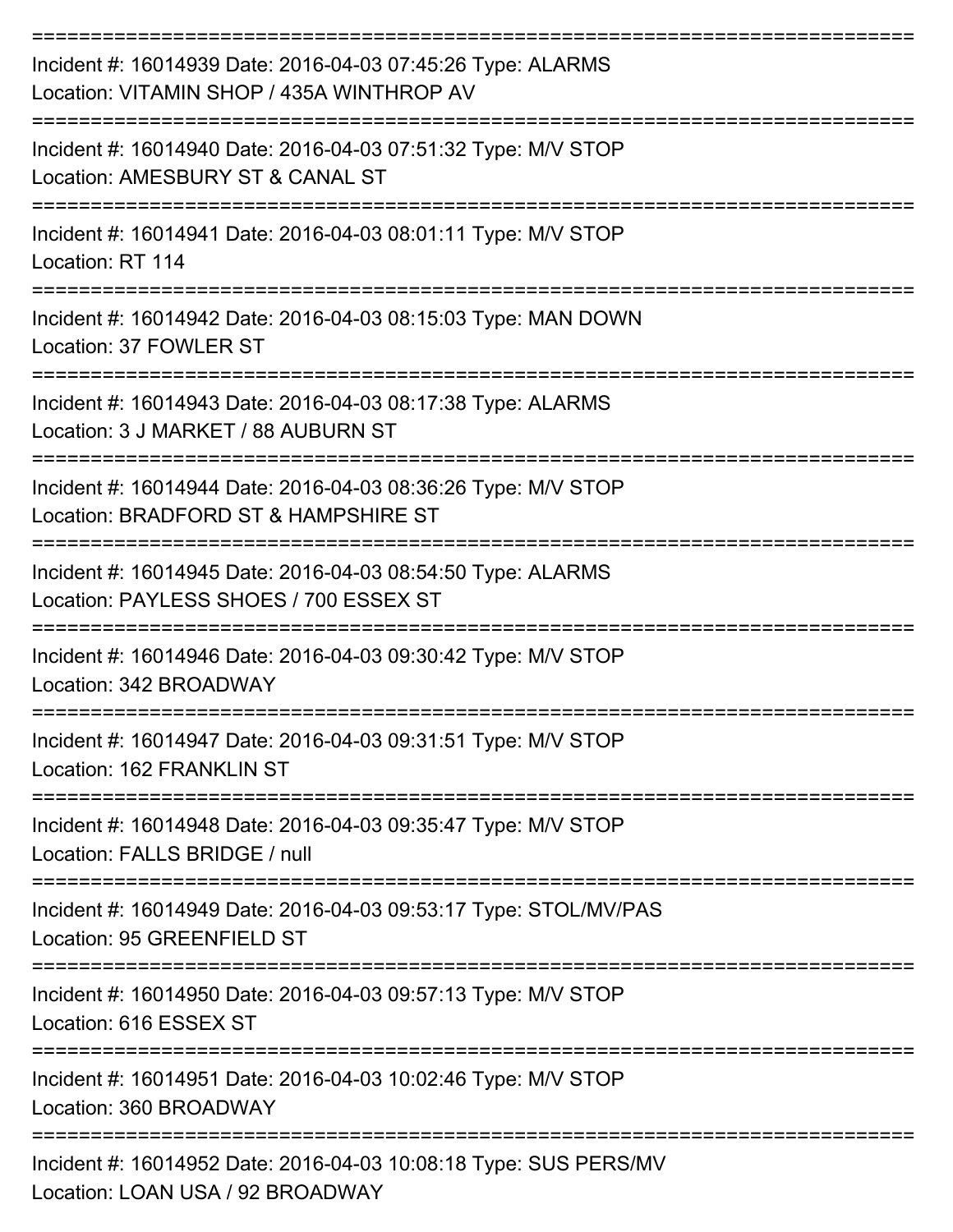| Incident #: 16014953 Date: 2016-04-03 10:21:44 Type: M/V STOP<br>Location: 76 MT VERNON ST                                               |
|------------------------------------------------------------------------------------------------------------------------------------------|
| Incident #: 16014954 Date: 2016-04-03 10:23:32 Type: STOLEN PROP<br>Location: 144 HIGH ST                                                |
| ----------------------------------<br>Incident #: 16014955 Date: 2016-04-03 10:34:43 Type: SUS PERS/MV<br>Location: BROADWAY & LOWELL ST |
| Incident #: 16014956 Date: 2016-04-03 10:47:51 Type: DISTURBANCE<br>Location: 226 PHILLIPS ST<br>:===================                    |
| Incident #: 16014957 Date: 2016-04-03 10:52:05 Type: WIRE DOWN<br>Location: CHICKERING ST & WINTHROP AV                                  |
| Incident #: 16014958 Date: 2016-04-03 11:14:32 Type: 209A/VIOLATION<br>Location: 43 WESLEY ST                                            |
| Incident #: 16014959 Date: 2016-04-03 11:16:32 Type: ALARM/BURG<br>Location: 134 WEST ST                                                 |
| Incident #: 16014960 Date: 2016-04-03 11:19:13 Type: SUS PERS/MV<br>Location: 312 S UNION ST FL 2ND                                      |
| Incident #: 16014961 Date: 2016-04-03 11:19:43 Type: STOL/MV/PAS<br>Location: 393 HAMPSHIRE ST                                           |
| Incident #: 16014962 Date: 2016-04-03 11:22:35 Type: B&E/PAST<br>Location: 29 BROMFIELD ST FL 1ST                                        |
| Incident #: 16014963 Date: 2016-04-03 11:30:54 Type: B&E/PAST<br>Location: 36 BOXFORD ST                                                 |
| Incident #: 16014965 Date: 2016-04-03 11:33:37 Type: SUS PERS/MV<br>Location: 33 STATE ST                                                |
| Incident #: 16014964 Date: 2016-04-03 11:34:26 Type: M/V STOP<br>Location: JAMAICA ST & S UNION ST                                       |
| Incident #: 16014966 Date: 2016-04-03 11:42:23 Type: SPECIAL CHECK<br>Location: 202 BROADWAY                                             |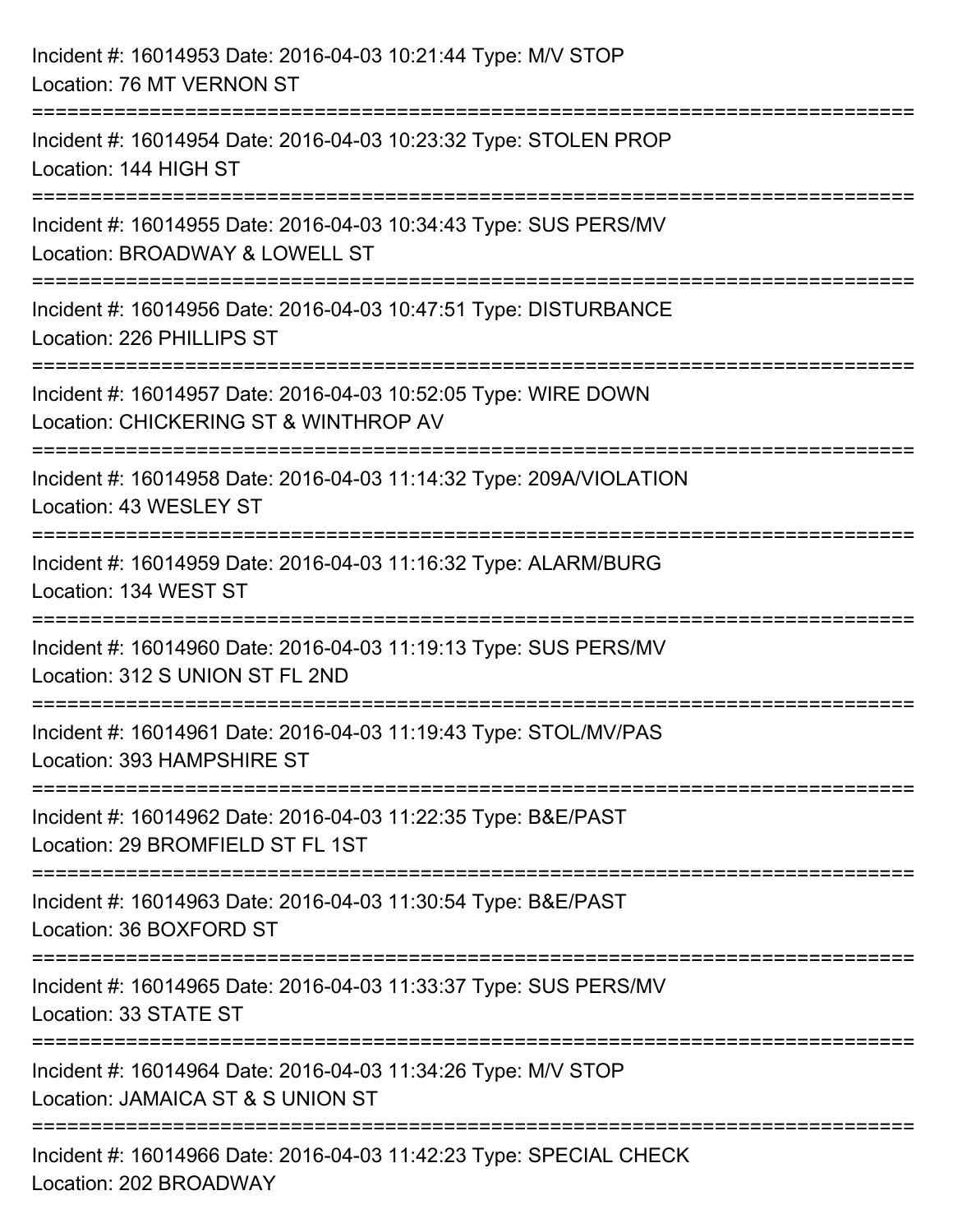| Incident #: 16014967 Date: 2016-04-03 11:46:15 Type: ALARMS<br>Location: 160 WINTHROP AV                              |
|-----------------------------------------------------------------------------------------------------------------------|
| Incident #: 16014968 Date: 2016-04-03 11:50:33 Type: SUS PERS/MV<br>Location: HAVERHILL ST & LAWRENCE ST              |
| Incident #: 16014969 Date: 2016-04-03 11:57:03 Type: ALARM/BURG<br>Location: 10 RAILROAD ST                           |
| Incident #: 16014970 Date: 2016-04-03 12:08:37 Type: WIRE DOWN<br>Location: 78 OSGOOD ST                              |
| Incident #: 16014971 Date: 2016-04-03 12:12:09 Type: M/V STOP<br>Location: FRANKLIN ST & HAVERHILL ST                 |
| Incident #: 16014972 Date: 2016-04-03 12:13:01 Type: MAL DAMAGE<br>Location: 303 PROSPECT ST                          |
| Incident #: 16014973 Date: 2016-04-03 12:33:01 Type: M/V STOP<br>Location: OSGOOD ST & SALEM ST<br>------------------ |
| Incident #: 16014974 Date: 2016-04-03 12:58:34 Type: DRUG OVERDOSE<br>Location: 700 ESSEX ST                          |
| Incident #: 16014975 Date: 2016-04-03 13:08:18 Type: CK WELL BEING<br>Location: 100 OSGOOD ST #1                      |
| Incident #: 16014976 Date: 2016-04-03 13:39:48 Type: CK WELL BEING<br>Location: 77 HAWLEY ST                          |
| Incident #: 16014977 Date: 2016-04-03 13:46:05 Type: SHOPLIFTING<br>Location: MADD RAG / 453 ESSEX ST                 |
| Incident #: 16014978 Date: 2016-04-03 13:55:42 Type: ALARM/BURG<br>Location: 34 BUSWELL ST                            |
| Incident #: 16014979 Date: 2016-04-03 14:07:12 Type: AUTO ACC/NO PI<br>Location: LEAHY SCHOOL / 100 ERVING AV         |
| Incident #: 16014980 Date: 2016-04-03 14:08:25 Type: INVESTIGATION<br>Location: 76 PHILLIPS ST                        |

===========================================================================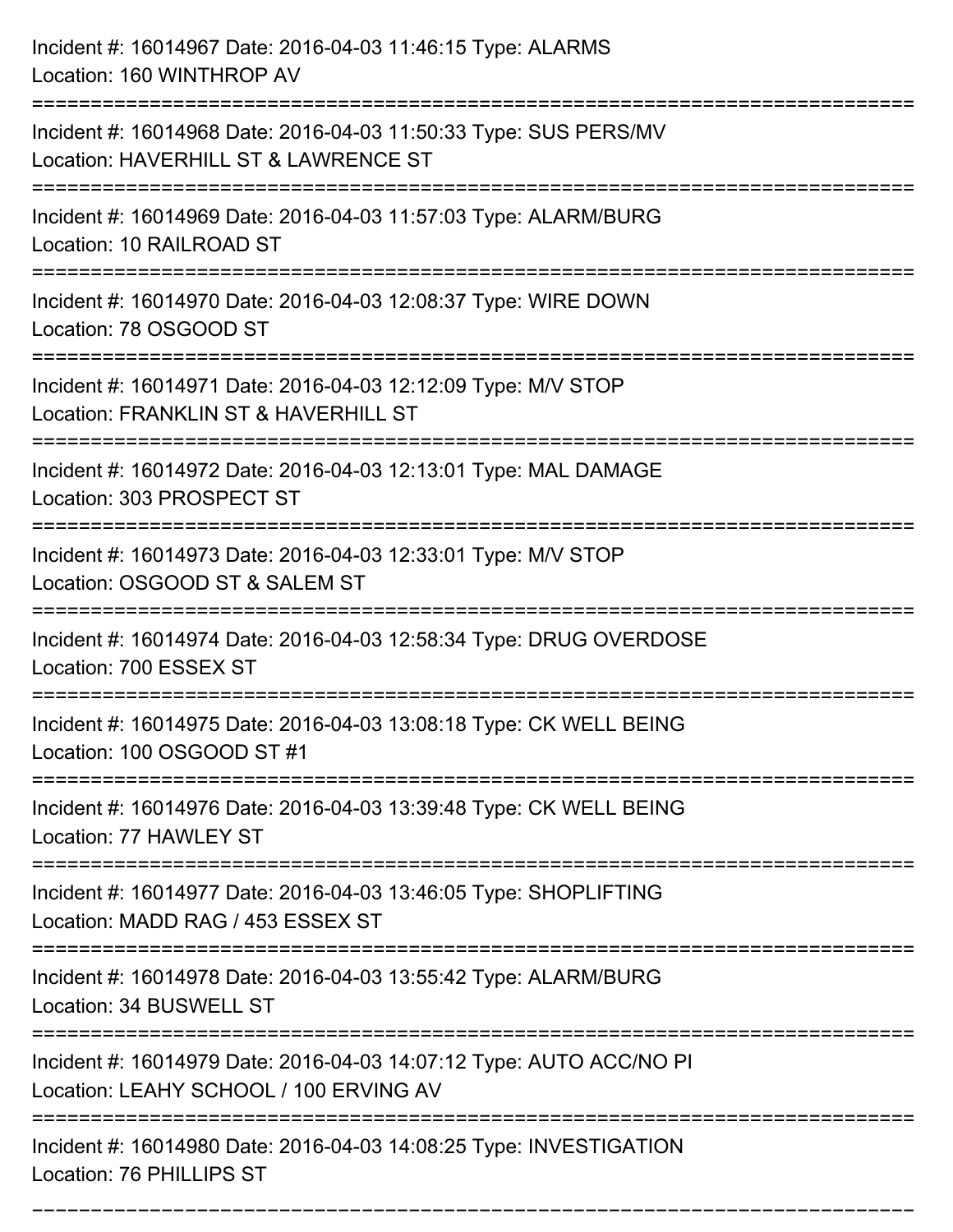| Incident #: 16014981 Date: 2016-04-03 14:08:46 Type: HIT & RUN PED<br><b>Location: LOWELL ST</b>                                    |
|-------------------------------------------------------------------------------------------------------------------------------------|
| Incident #: 16014982 Date: 2016-04-03 14:14:21 Type: ALARM/BURG<br>Location: 59 GREENWOOD ST                                        |
| Incident #: 16014983 Date: 2016-04-03 14:24:08 Type: A&B D/W PAST<br>Location: 161 PARK ST #1<br>================================== |
| Incident #: 16014985 Date: 2016-04-03 14:58:59 Type: ALARM/BURG<br>Location: 36 HIGHLAND ST                                         |
| Incident #: 16014984 Date: 2016-04-03 14:59:02 Type: MEDIC SUPPORT<br>Location: 61 CAMBRIDGE ST                                     |
| Incident #: 16014986 Date: 2016-04-03 15:01:45 Type: LOUD NOISE<br>Location: 675 ESSEX ST                                           |
| Incident #: 16014987 Date: 2016-04-03 15:26:22 Type: SUICIDE ATTEMPT<br>Location: 220 MERRIMACK ST #518                             |
| Incident #: 16014988 Date: 2016-04-03 15:32:37 Type: FIRE<br>Location: 364 HAMPSHIRE ST                                             |
| Incident #: 16014989 Date: 2016-04-03 16:01:06 Type: LOCKOUT<br>Location: 113 BEACON AV #B                                          |
| Incident #: 16014990 Date: 2016-04-03 16:02:42 Type: SUS PERS/MV<br>Location: BELLEVUE ST & HAVERHILL ST                            |
| Incident #: 16014991 Date: 2016-04-03 16:04:11 Type: LARCENY/PAST<br>Location: 40 LAWRENCE ST #446                                  |
| Incident #: 16014992 Date: 2016-04-03 16:05:25 Type: 209A/SERVE<br>Location: 198 PHILLIPS ST                                        |
| Incident #: 16014993 Date: 2016-04-03 16:09:14 Type: SUS PERS/MV<br>Location: PARK ST & SPRUCE ST                                   |
| Incident #: 16014994 Date: 2016-04-03 16:12:18 Type: ALARM/BURG<br>Location: 13 S BROADWAY                                          |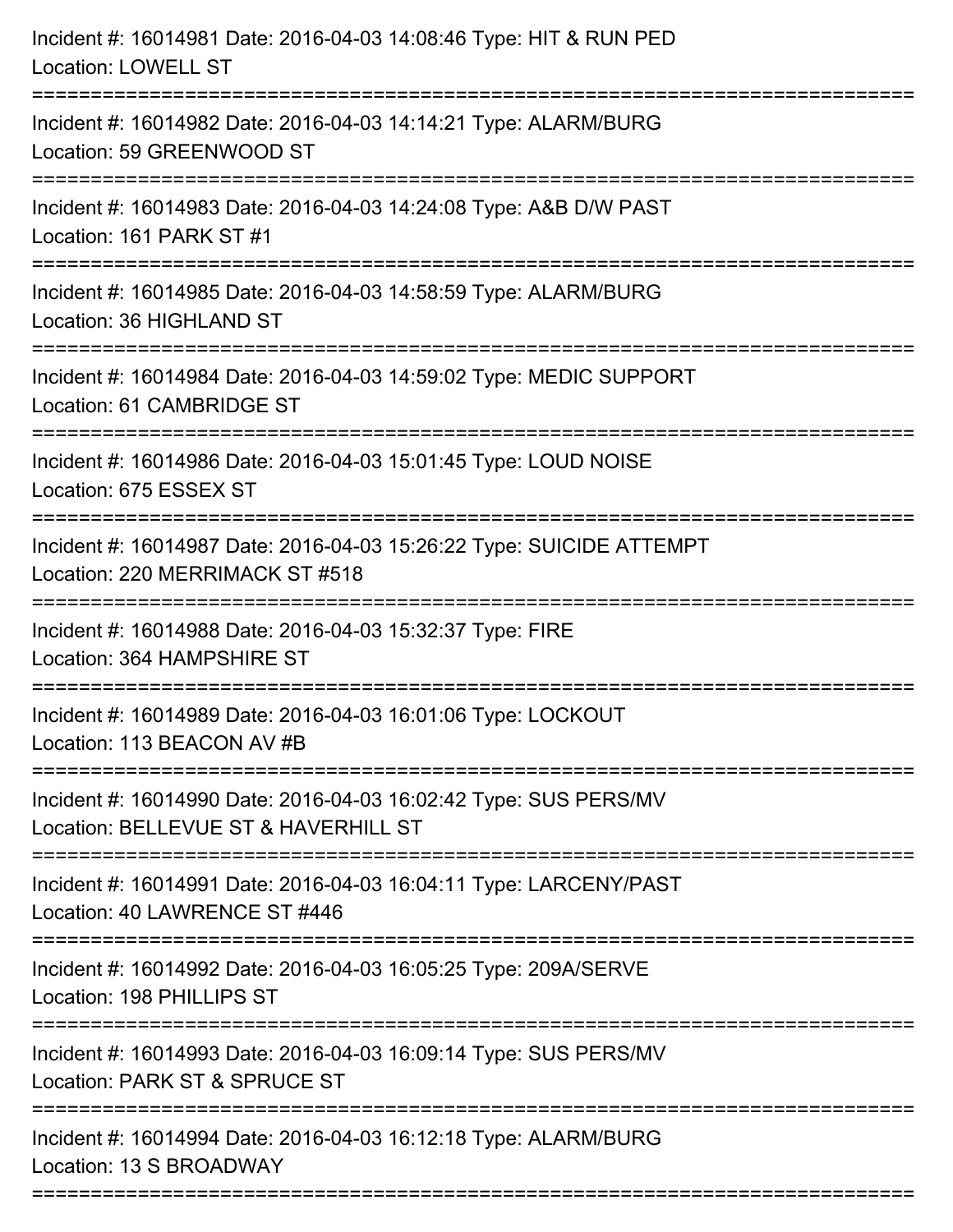Location: 129 WATER ST FL 2ND

| Incident #: 16014996 Date: 2016-04-03 16:26:07 Type: GENERAL SERV<br>Location: CAP / 7 BROADWAY        |
|--------------------------------------------------------------------------------------------------------|
| Incident #: 16014997 Date: 2016-04-03 16:27:33 Type: A&B PAST<br>Location: 12 PORTLAND ST              |
| Incident #: 16014998 Date: 2016-04-03 16:30:35 Type: ALARM/BURG<br>Location: 150 GARDEN ST             |
| Incident #: 16014999 Date: 2016-04-03 16:33:43 Type: SUS PERS/MV<br>Location: DENNYS / 160 WINTHROP AV |
| Incident #: 16015000 Date: 2016-04-03 16:48:27 Type: M/V STOP<br>Location: BROADWAY & LOWELL ST        |
| Incident #: 16015001 Date: 2016-04-03 16:55:11 Type: M/V STOP<br>Location: ORCHARD ST & UNION ST       |
| Incident #: 16015002 Date: 2016-04-03 16:55:36 Type: B&E/MV/PAST<br>Location: 204 PARK ST #1           |
| Incident #: 16015003 Date: 2016-04-03 16:56:42 Type: M/V STOP<br>Location: AMESBURY ST & ESSEX ST      |
| Incident #: 16015004 Date: 2016-04-03 17:21:58 Type: SUICIDE ATTEMPT<br>Location: 28 SUMMER ST FL 3    |
| Incident #: 16015006 Date: 2016-04-03 17:38:59 Type: SUS PERS/MV<br>Location: AVON ST & JACKSON ST     |
| Incident #: 16015005 Date: 2016-04-03 17:39:07 Type: M/V STOP<br>Location: CARVER ST & MERRIMACK ST    |
| Incident #: 16015007 Date: 2016-04-03 17:44:24 Type: M/V STOP<br>Location: HAVERHILL ST & UNION ST     |
| Incident #: 16015008 Date: 2016-04-03 17:51:13 Type: M/V STOP<br>Location: ELM ST & NEWBURY ST         |
|                                                                                                        |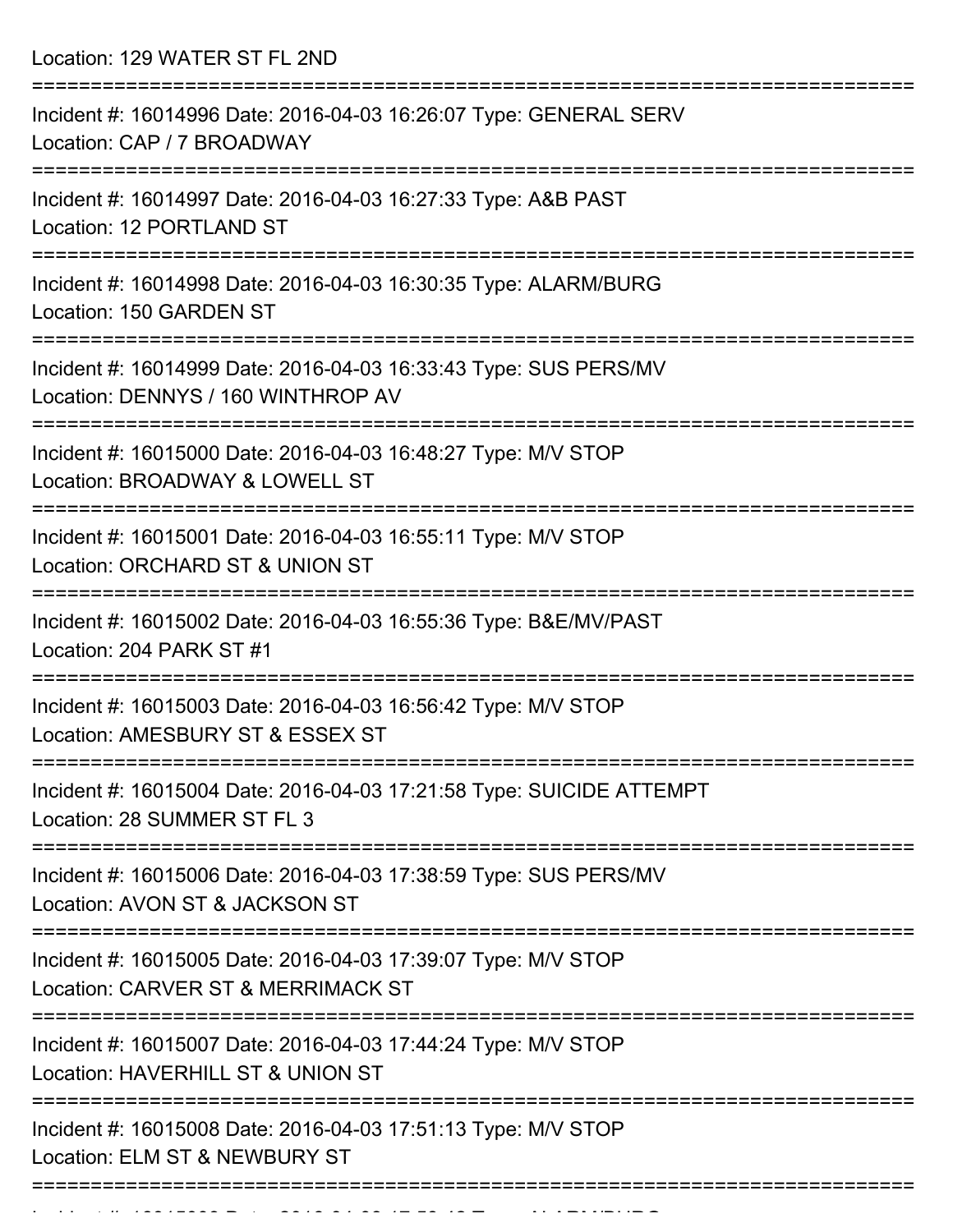| Location: CEMENTERY SERVICES INCORPORATED / 1 GROTON ST                                                                  |
|--------------------------------------------------------------------------------------------------------------------------|
| Incident #: 16015010 Date: 2016-04-03 18:11:38 Type: 911 HANG UP<br>Location: 121 EASTON ST                              |
| Incident #: 16015011 Date: 2016-04-03 18:16:22 Type: ALARM/BURG<br>Location: THE PARTHUM SCHOOL / 258 E HAVERHILL ST     |
| Incident #: 16015012 Date: 2016-04-03 18:19:59 Type: M/V STOP<br>Location: BUTLER ST & WARREN ST                         |
| Incident #: 16015013 Date: 2016-04-03 18:31:35 Type: M/V STOP<br>Location: CHESTNUT ST & LAWRENCE ST                     |
| Incident #: 16015014 Date: 2016-04-03 18:42:44 Type: SHOPLIFTING<br>Location: 138 S BROADWAY                             |
| Incident #: 16015015 Date: 2016-04-03 18:45:35 Type: M/V STOP<br><b>Location: HANCOCK ST</b>                             |
| Incident #: 16015016 Date: 2016-04-03 19:11:40 Type: M/V STOP<br>Location: CANAL ST & UNION ST                           |
| Incident #: 16015017 Date: 2016-04-03 19:56:47 Type: SUICIDE ATTEMPT<br>Location: AMERICAN TRAINING INC / 18 BELLEVUE ST |
| Incident #: 16015018 Date: 2016-04-03 20:10:00 Type: SUICIDE ATTEMPT<br>Location: 85 CROSS ST #1 FL 1                    |
| Incident #: 16015019 Date: 2016-04-03 20:16:54 Type: DRUG OVERDOSE<br>Location: 5 E HAVERHILL ST #1 FL 1                 |
| Incident #: 16015020 Date: 2016-04-03 20:20:36 Type: M/V STOP<br>Location: BROADWAY                                      |
| Incident #: 16015021 Date: 2016-04-03 20:31:40 Type: SUS PERS/MV<br>Location: 167 ESSEX ST                               |
| Incident #: 16015022 Date: 2016-04-03 20:41:25 Type: DISORDERLY<br>Location: 38 CAMELLA TEOLI WY                         |
|                                                                                                                          |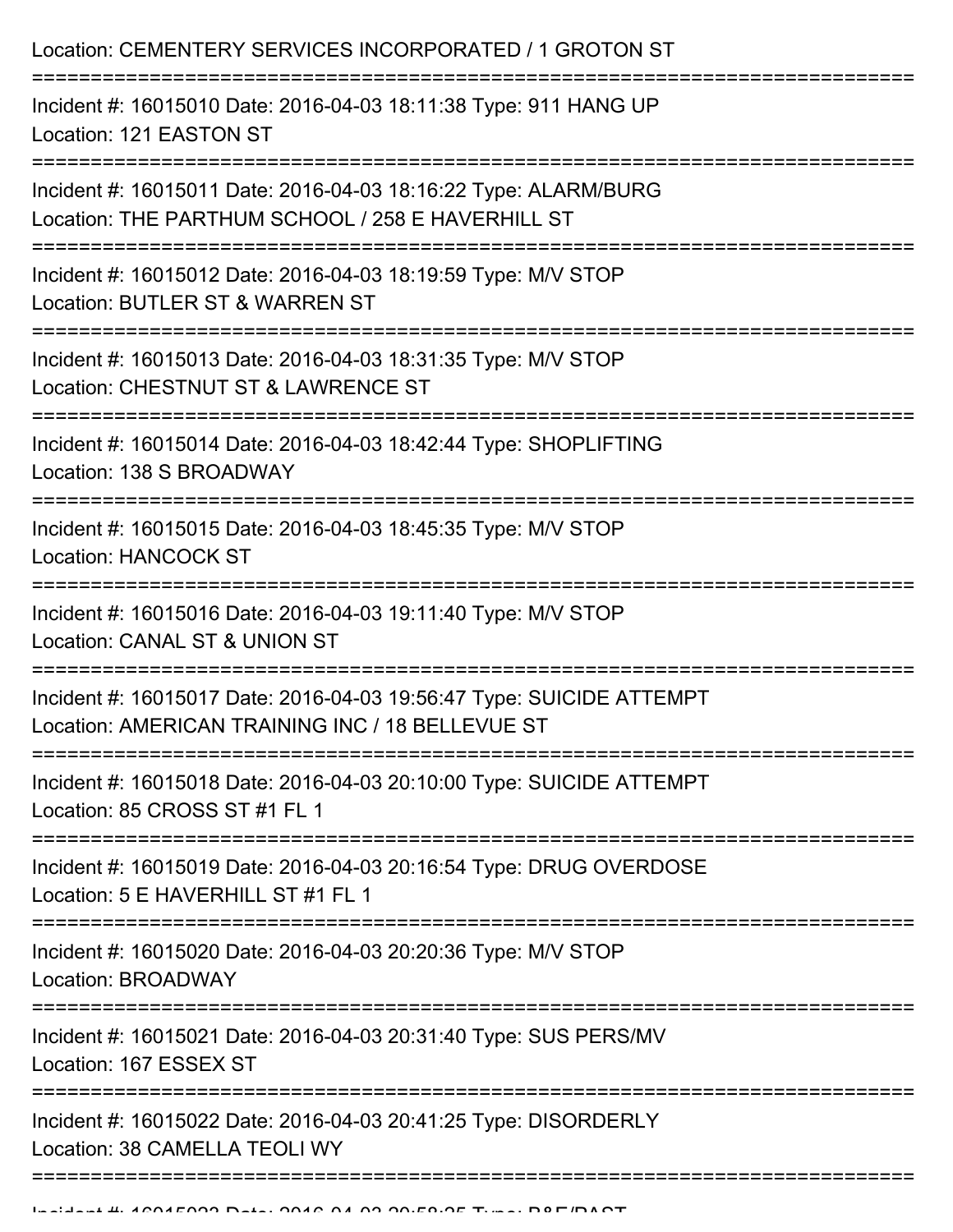| Location: 333 WINTHROP AV #1 FL 1                                                                                                                       |
|---------------------------------------------------------------------------------------------------------------------------------------------------------|
| Incident #: 16015024 Date: 2016-04-03 21:01:11 Type: MAN DOWN<br>Location: 67 MARKET ST #1                                                              |
| Incident #: 16015027 Date: 2016-04-03 21:27:27 Type: GENERAL SERV<br>Location: 625 ANDOVER ST                                                           |
| Incident #: 16015026 Date: 2016-04-03 21:33:58 Type: AUTO ACC/PI<br>Location: CENTRE ST & WILLOW ST<br>================================                 |
| Incident #: 16015025 Date: 2016-04-03 21:34:33 Type: AUTO ACC/UNK PI<br>Location: CENTRE ST & WILLOW ST                                                 |
| Incident #: 16015028 Date: 2016-04-03 21:44:10 Type: MISSING PERS<br>Location: 88 BOWDOIN ST<br>================================<br>------------------- |
| Incident #: 16015029 Date: 2016-04-03 21:45:48 Type: SUS PERS/MV<br>Location: EAST ST & GREENFIELD ST<br>========================                       |
| Incident #: 16015030 Date: 2016-04-03 22:13:20 Type: M/V STOP<br>Location: ESSEX ST & FRANKLIN ST                                                       |
| ====================<br>Incident #: 16015031 Date: 2016-04-03 22:27:32 Type: M/V STOP<br>Location: DARTMOUTH ST & HAVERHILL ST                          |
| Incident #: 16015032 Date: 2016-04-03 22:28:55 Type: M/V STOP<br>Location: ESSEX ST & JACKSON ST                                                        |
| Incident #: 16015033 Date: 2016-04-03 22:50:00 Type: DOMESTIC/PROG<br>Location: 67 BROMFIELD ST FL 3                                                    |
| Incident #: 16015035 Date: 2016-04-03 23:03:15 Type: LOUD NOISE<br>Location: 1 MILL ST                                                                  |
| Incident #: 16015034 Date: 2016-04-03 23:04:32 Type: NOISE ORD<br>Location: 15 PROVIDENCE ST FL 2                                                       |
| Incident #: 16015037 Date: 2016-04-03 23:11:43 Type: DOMESTIC/PROG<br>Location: 257 BROADWAY #6                                                         |
|                                                                                                                                                         |

Incident #: 16015036 Date: 2016-04-03 23:11:57 Type: DISTURBANCE